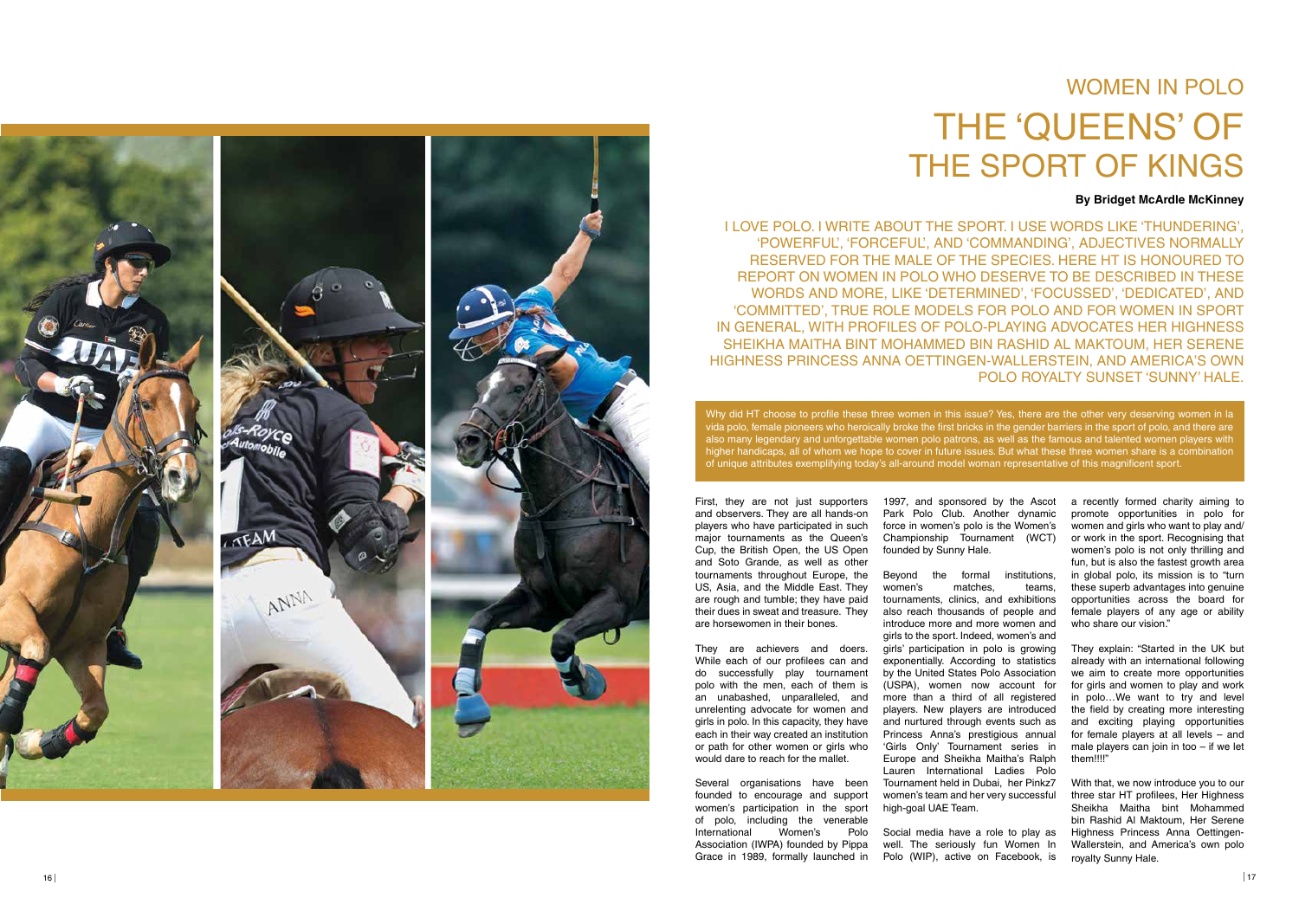# *"I think it ' s a spor t that enc ompasses g race and b ravery and courage."*

Whilst spoken about the sport of polo by Sheikha Maitha, these positive attributes could very well describe this caring philanthropist, accomplished Olympian, gracious and dignified royal, and the Arab region's first and foremost female polo player and advocate – grace, bravery and courage!

Sheikha Maitha, a daughter of His Highness Sheikh Mohammed bin Rashid Al Maktoum, the Constitutional Monarch of Dubai and Prime Minister and Vice President of the United Arab Emirates, has quietly and elegantly made her mark as an athlete, lady and royal.

Although a rider all of her life, she directed her early athletic attention to martial arts and once she did so, she was on her determined way, starting her rise to the top. She won the Silver medal at the 2006 Asian Games in Karate and represented the UAE in the 2008 Summer Olympics in the sport of Taekwondo.

However, a back injury cut short her promising rise in that sport and led to a series of surgeries, which left her with a dilemma – what to do with the strength, energy and competitive spirit within her. Horse riding was a natural choice, but how could she take a risk with show jumping, the horse sport she knew? It was then that she was introduced to the strong and sturdy, but gentle and responsive and more or less earth-bound polo ponies at Desert Palm by international polo player and patron Ali Albwardy. She immediately took to this special sport and she hasn't turned back.

From novice training to high goal competition Sheikha Maitha made the move in a trajectory that took many of the people involved in the polo world quite by surprise. It is one thing to have a passion and the resources to fulfil it; it is quite another to achieve

## HER HIGHNESS SHEIKHA MAITHA BINT MOHAMMED BIN RASHID AL MAKTOUM

the physical skills, strength, stamina, competence, horses, and entourage to actually compete at this level in the big league with the high goal players in so short a time.

She started her serious campaign at the 10-12 goal Cartier International Dubai Polo Challenge in February 2012, then on to the prestigious polo star-studded charity Laureus Polo Cup benefiting Laureus Sport for Good Foundation Argentina, playing with team members Pablo Macdonough and Nachi Heguy in June 2012; and then straight into the big time playing in the 20-goal Bledisloe Warwickshire Cup in July/ August 2012 on the venerable Godolphin team.

But her road to high-goal was only just beginning. Warming up 2013 with her win in January at the 16 goal Emirates Cup followed in rapid succession in February by her team's win in the 10-12 goal Cartier International Dubai Polo Challenge and her golden-goal victory in extra time in the April Cup at Desert Palm with her all-girls' Pinkz7 Team, she positioned herself in England for her British high-goal season campaign in earnest.

There on 10 June she assayed the high-goal Cartier Queen's Cup at Guards Polo Club and was just squeaked out of the semi-finals by Albwardy's Dubai Team. A mere one week later, she is back on her pony to win the GCC Trophy. Only three days later, she returned to the Laureus Cup for team IWC Schaffhausen with a near-miss.

The rest of June and July kept Sheikha Maitha busy winning several impressive matches including vis Cortium, Lucchese and Emlor at the mighty Grand Slam-ranked Veuve Clicquot Gold Cup, interrupted on July 14 to generously participate in



the Fifth Chukker Access Bank match to support UNICEF in its anti- HIV/ AIDS and anti-poverty campaigns in northern Nigeria.

This is all beginning to make me dizzy…but on she gallops to the 22-goal 42nd International Polo Tournament in Sotogrande for the Hublot Gold Cup in July and August, playing in both medium and high goal. Whew!

But no less impressive than all of this is the effort by Sheika Maitha to open the sport of polo to women in the Middle East, with her highly successful all-women Pinkz7 team and her historic Ralph Lauren International Ladies Polo Tournament held in December 2013. This tournament, the first women's international polo event in the Middle East, lofted women's polo into the world arena and advanced the reputation of the UAE and the world view of women in the Middle East. Make no mistake, this was an event of historic proportions (Sunny Hale called it "an unbelievable moment in history") and was successful due to the strength and regal persistence of Sheikha Maitha and her supportive royal family, in particular her father HH Sheikh Mohammed bin Rashid Al Maktoum. The tournament was created to help build awareness of the sport of ladies' polo in UAE and to support Dubai Cares, a leading local charity, which helps to provide children access to quality primary education in developing countries.

This young royal born into privilege learned an important and humbling life lesson through sport: "I love sports. I love athletes. I love what sportsmanship represents, the value of sports. Just win or lose," she said. "It's very fair. There's no class, you know. Everyone is equal. You're on your merit."

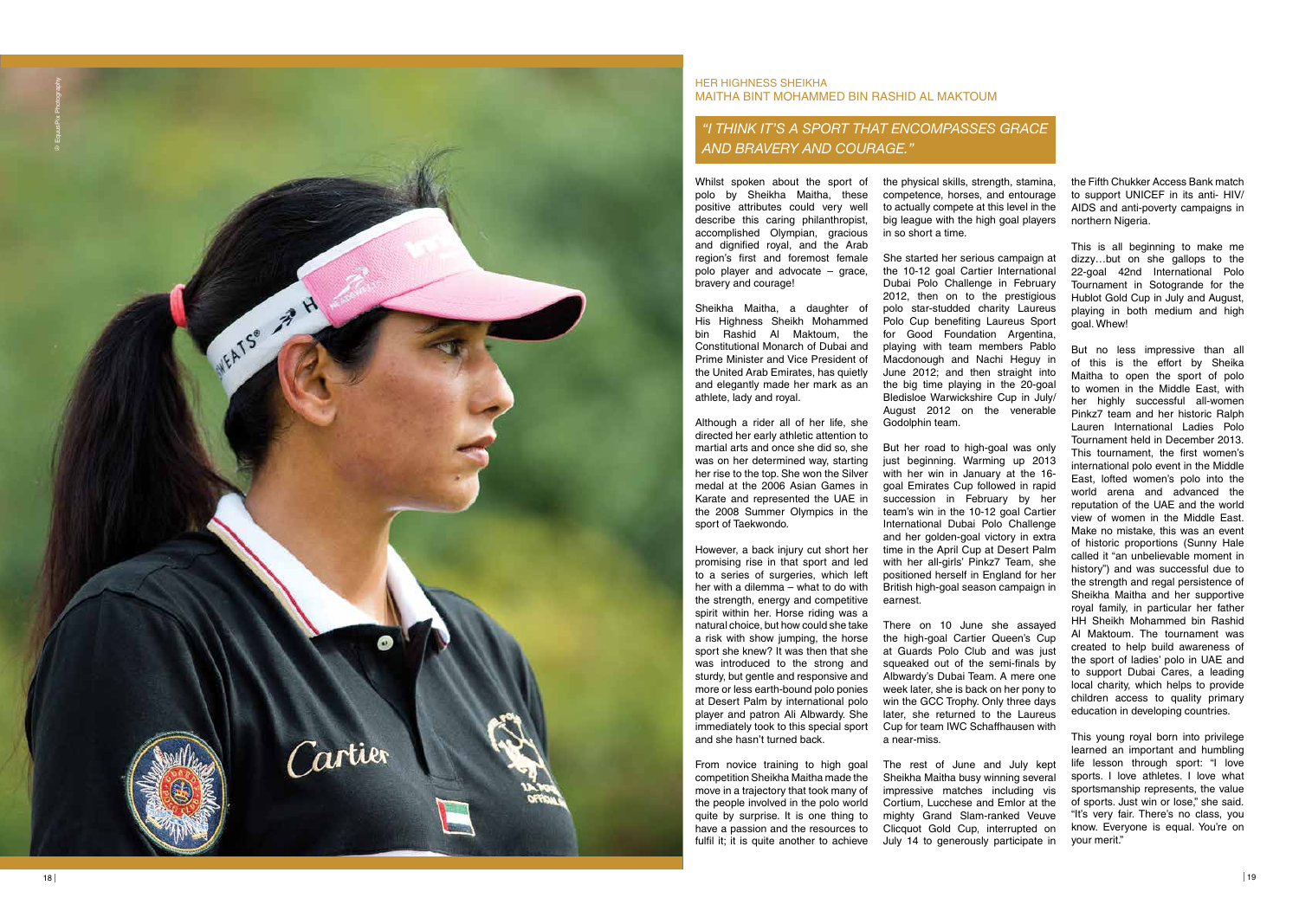#### HER SERENE HIGHNESS PRINCESS ANNA OETTINGEN-WALLERSTEIN

# *"I really li ke ladies' tournaments …they'r e a bit mor e agg ressive. The gi rls fight mor e!"*

HSH Princess Anna is not a heritage player but took to the game like a natural seven years ago when she was introduced to the sport. Her eye and heart are fascinated by the dynamics and elegance of the sport, the power, speed, and technique, but as much as that, the win. Her heart is also with her horses and her beloved Polo Club Wallerstein in beautiful Bavaria, Germany, where she works her horses every day.

The House of Wallerstein has a century old equine history. Prince Eugen and later his son, Prince Carl-Friedrich, had a strong influence on horse racing in their position as President of the International Club Baden Baden (1985 -1991).

Polo Club Wallerstein is located at the estate of the Princes of Wallerstein. Positioned in the splendid and wild countryside of southern Germany, the club emanates a gentle and refined abundance. She and her husband welcome polo players, sports enthusiasts, horse lovers and friends from all around the world to share in the splendour of Schloss Wallerstein and to enjoy their highly acclaimed horses and the sport of polo.

sport and as president of the Polo Club Wallerstein Princess Anna is patron of her 'Girls Only' team and the founder and promoter of the annual international 'Girls Only' Polo Cup tournament series. In this capacity, Princess Anna has emerged as a dedicated and energetic ambassador for ladies polo worldwide. This international event is the most prestigious polo tournament for women in Germany and without doubt a prized and highly anticipated polo event throughout Europe.

Prince Carl-Eugen and Princess Anna are also dedicated to introducing more women to the She looks to certain high-level

Beyond hosting the Wallerstein Polo Cup, British Polo Days, and the 'Girls Only' Polo Cup at home, the sport allows Princess Anna to meet interesting personalities and to travel the globe with her husband to play polo at beautiful venues.

But, in fact, when asked, she would tell you that her own personal polo highlights include ladies' tournaments such as the Pink Polo Tournaments at Thai Polo Club in Pattaya, Thailand, the Royal Salute Cup in Jodphur, India and recently the first Ralph Lauren International Ladies' Polo Tournament in Dubai in December 2013. As she describes it: "Women´s polo is growing and it is good to see that women are respected as athletes in polo."

polo players for inspiration including the Tomlinson brothers, Luke and Mark, as well as legendary polo player and polo reporter Sarah Wiseman, as well as high-goaler Nina Clarkin who with +4 handicap is the UK's top woman player and one of the world's leading players. "They are brilliant riders, excellent, elegant but tough players and they take a lot of care for horses' well-being and for horsemanship in all of its aspects."

Her love of the sport is deep: "We all need something for which we are willing to make sacrifices, something that excites us and gives us that exhilarating sense of being alive. That something is polo for me. It is never too late to start. There is a lot of space for improvement and we all need to grow from day to day.

'Polo is dangerously close to becoming a downright obsession of mine. I started that sport very late in my life, but I am so thankful for every moment in this sport, in the past and future."

To young and upcoming players she has these words of advice: "It is important for young polo players, first, to be good riders and to be good in horsemanship. It is equally important to know that in order to become a good player you must treat a polo horse with respect."